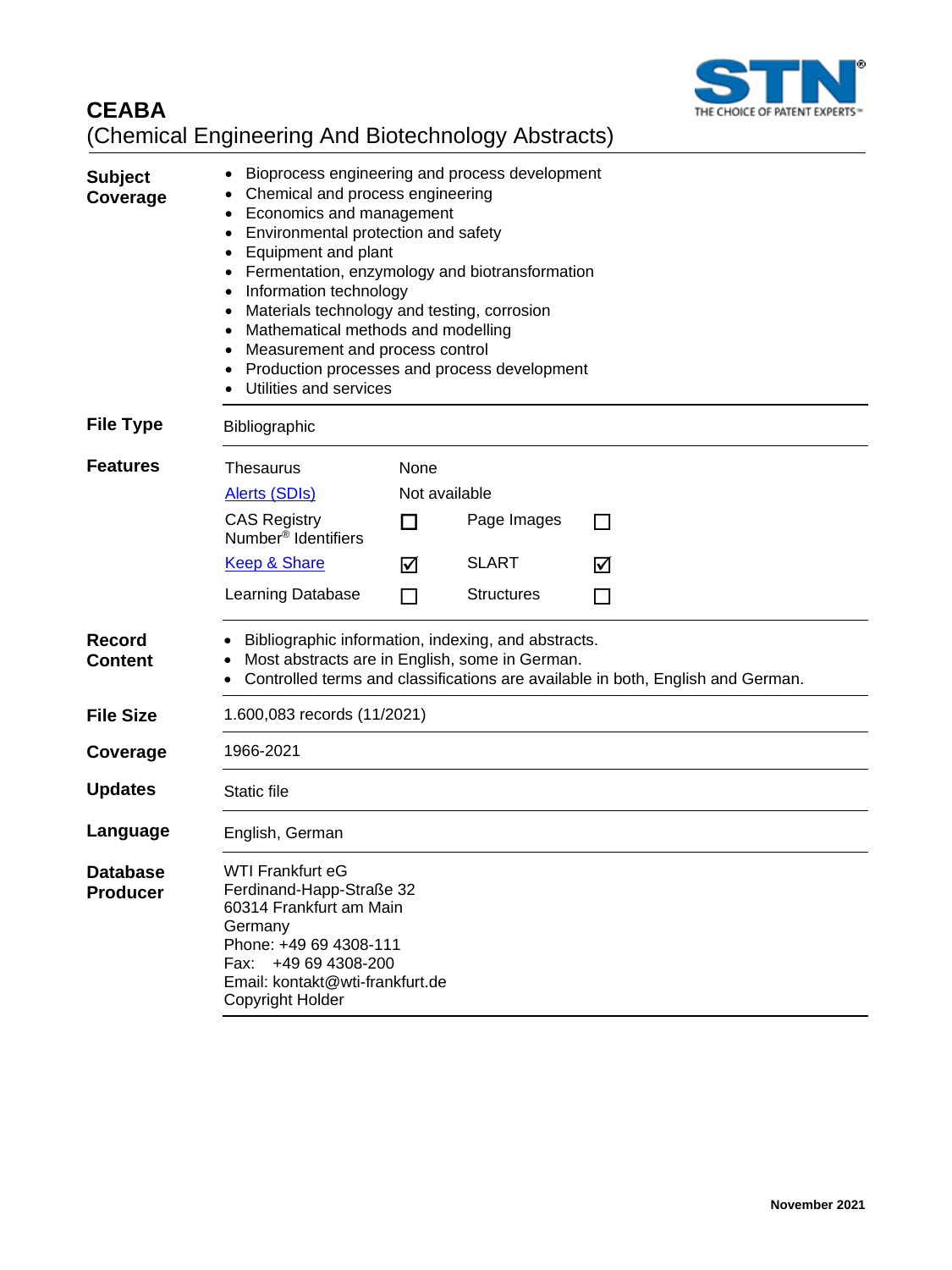| <b>Database</b><br><b>Supplier</b> | <b>FIZ Karlsruhe</b><br><b>STN Europe</b><br>P.O. Box 2465<br>76012 Karlsruhe<br>Germany<br>Phone: +49-7247-808-555<br>+49-7247-808-259<br>Fax: F<br>Email: helpdesk@fiz-karlsruhe.de                                                                                                                                                                                                                    |                                                                      |
|------------------------------------|----------------------------------------------------------------------------------------------------------------------------------------------------------------------------------------------------------------------------------------------------------------------------------------------------------------------------------------------------------------------------------------------------------|----------------------------------------------------------------------|
| <b>Sources</b>                     | Journals<br><b>Books</b><br>$\bullet$<br>Conference contributions                                                                                                                                                                                                                                                                                                                                        | Reports<br><b>Dissertations</b><br>Other non-conventional literature |
| <b>User Aids</b>                   | Online Helps (HELP DIRECTORY lists all help messages available)<br>٠<br><b>STNGUIDE</b>                                                                                                                                                                                                                                                                                                                  |                                                                      |
| <b>Cluster</b>                     | ALLBIB<br><b>AUTHORS</b><br><b>BIOSCIENCE</b><br><b>CHEMENG</b><br>$\bullet$<br><b>CHEMISTRY</b><br><b>CORPSOURCE</b><br>$\bullet$<br><b>ENGINEERING</b><br>$\bullet$<br>ENVIRONMENT<br><b>MATERIALS</b><br><b>NPS</b><br>$\bullet$<br>• SAFETY<br><b>STN Database Cluster information:</b><br>http://www.stn-international.de/en/customersupport/customer-<br>support#cluster+%7C+subjects+%7C+features |                                                                      |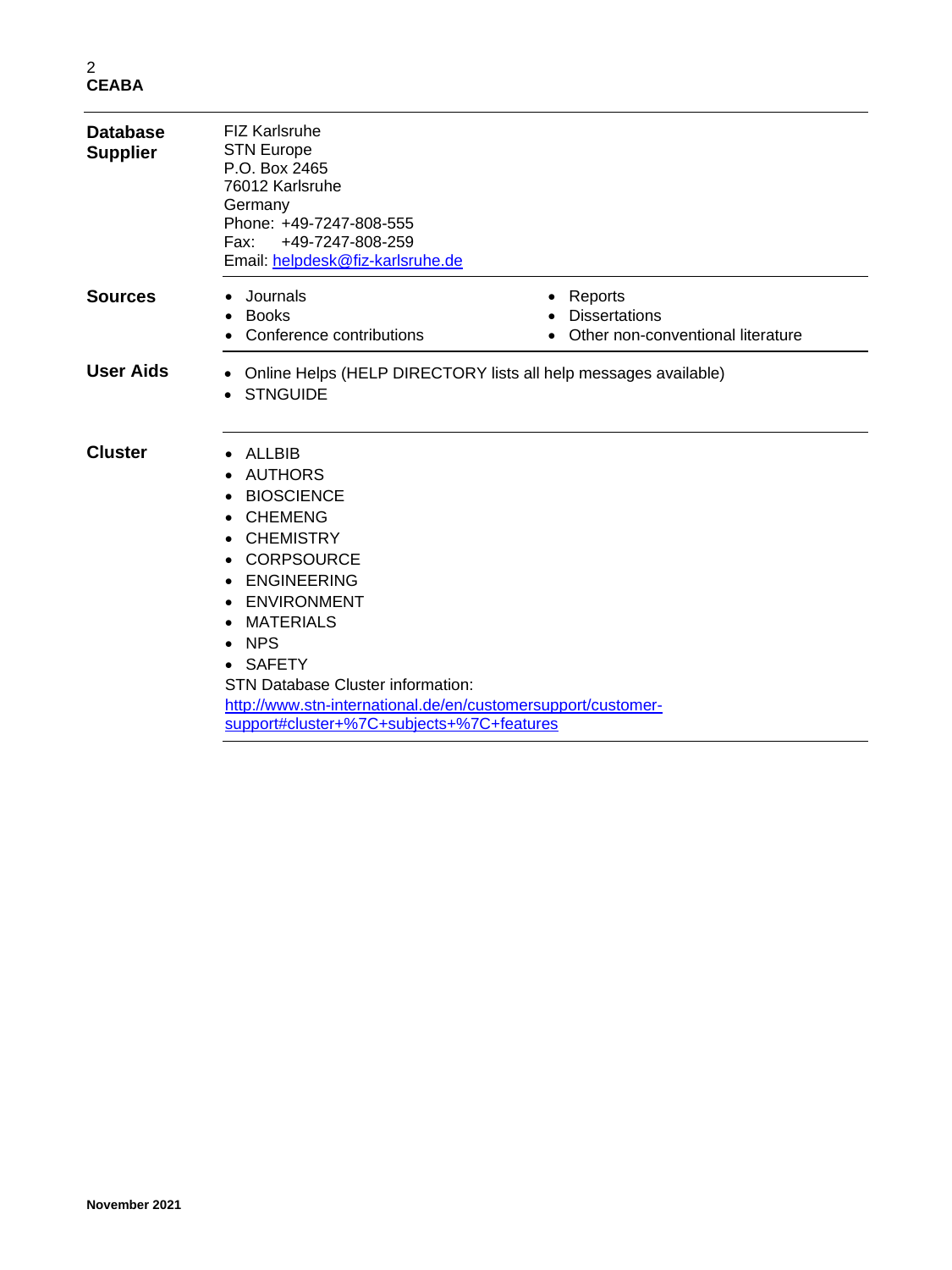## **Search and Display Field Codes**

Fields that allow left truncation are indicated by an asterisk (\*).

## **General Search Fields**

| <b>Search Field Name</b>                                                                                                                                                                                | Search<br>Code<br><b>Search Examples</b>               |                                                                                                                                                                              | <b>Display</b><br><b>Codes</b>                   |
|---------------------------------------------------------------------------------------------------------------------------------------------------------------------------------------------------------|--------------------------------------------------------|------------------------------------------------------------------------------------------------------------------------------------------------------------------------------|--------------------------------------------------|
| Basic Index* (contains single<br>words from the title (TI), abstract<br>(AB, ABDE), controlled term<br>(CT), controlled term in German<br>(CTDE), and supplementary<br>term (ST) fields)                | None<br>or<br>/BI                                      | S FLOW PATTERNS AND SPRAY DRYING<br>S ALGORITHMI?<br>S BIOREA!TOR?<br>S KOLONN?(L)FLUTPUNKT<br>S 100-01-6                                                                    | TI, AB, ABDE,<br>CT, CTDE,<br>ST, UT             |
| <b>Accession Number</b><br>Abstract*<br>Author (patent inventor)<br><b>Classification Code</b><br>(code and text) (1)<br>Classification Code in German<br>(code and text) (1)<br><b>Controlled Term</b> | /AN<br>/AB<br>/AU<br>/CC<br>(or /CCEN)<br>/CCDE<br>/CT | S 20100011636/AN<br>S ELECTRIC MOTOR/AB<br>S BABENKO, E M/AU<br>S 3UM/CC<br>S ENVIRONMENTAL POLLUTION/CC<br>S 3U/CCDE<br>S UMWELTSCHADSTOFFE/CCDE<br>S PACKAGING-MATERIAL/CT | AN<br>AB<br>AU<br>CC<br><b>CCDE</b><br><b>CT</b> |
| Controlled Term in German<br><b>Controlled Word</b><br>(contains English and German)<br><b>Corporate Source</b>                                                                                         | (or /CTEN)<br>/CTDE<br>/CW<br>/CS                      | S BENZIN/CTDE<br>S COMPUTER PROGRAM/CW<br>S MARKTANALYSE/CW<br>S (CHEM?(L)HUELS)/CS<br>S BASF, LUDWIGSHAFEN?/CS                                                              | <b>CTDE</b><br>CT, CTDE<br>CS                    |
| <b>Document Number</b><br>Document Type<br>(code and text)<br>Entry Date (2)                                                                                                                            | /DN<br>/DT<br>(or $/TC$ )<br>/ED<br>/FA                | S 20200700422/DN<br>S B/DT<br>S CONFERENCE/DT AND DE/LA<br>S L10 AND ED>JUL 2020                                                                                             | <b>DN</b><br>DT<br>ED<br><b>FA</b>               |
| <b>Field Availability</b><br>Digital Object Identifier                                                                                                                                                  | /FTDOI<br>(or /DOI)                                    | S CT/FA<br>S<br>HTTPS://DX.DOI.ORG/10.3390/MET10060711<br><b>/FTDOI</b>                                                                                                      | FTDOI, SO                                        |
| <b>International Standard</b><br>(Document) Number (contains<br>CODEN, ISSN and ISBN)<br>Journal Title                                                                                                  | /ISN<br>/JT                                            | S CITEAH/ISN<br>S 0009-286X/ISN<br>S 978-0-12-380876-9/ISN<br>S CHEMICAL ENGINEERING NEWS/JT                                                                                 | ISN, SO<br>JT, SO                                |
| Language<br>(code and text)<br>Meeting Date (2)                                                                                                                                                         | /LA<br>/MD                                             | S (EN OR FR)/LA<br>S GERMAN/LA<br>S 20200701/MD                                                                                                                              | LA<br>MD, SO                                     |
| <b>Meeting Location</b><br>Meeting Title (1)<br><b>Meeting Year</b><br>Publication Year (2)                                                                                                             | /ML<br>/MT<br>/MY<br>/PY                               | S ABBEY/ML<br>S FIBERS CONGRESS/MT<br>S 2019/MY<br>S 2004/PY                                                                                                                 | ML, SO<br>MT, SO<br>MY, SO<br>PY, SO             |
| Source (contains CODEN, journal<br>title and other higher level titles,<br>CODEN, ISBN, ISSN, publisher,<br>DOIs, URLs, and meeting<br>information)                                                     | /SO                                                    | S 2004-2005/PY<br>S (CHEM(L)ING(L)TECH)/SO<br>S DECHEMA MONO?/SO<br>S SPRINGER VERLAG/SO<br>S (BERLIN AND VDI)/SO<br>S WSKRAT/SO                                             | <b>SO</b>                                        |
| <b>Supplementary Term</b>                                                                                                                                                                               | /ST                                                    | S WASTE TREATMENT/ST<br>S (BIOL?(S)PROZ?)/ST                                                                                                                                 | <b>ST</b>                                        |
| Title*                                                                                                                                                                                                  | /TI                                                    | S TURMPACKUNG?/TI<br>S TOWER PACK?/TI                                                                                                                                        | <b>TI</b>                                        |
| /UP<br><b>Update Date</b><br>Uniform Resource Locator<br>/URL                                                                                                                                           |                                                        | S UP>JUL 2020<br>S SPRINGERNATURE/URL                                                                                                                                        | UP<br>SO, URL                                    |

**(1)** Search with implied (S) proximity is available in this field.

**(2)** Numeric search field that may be searched using numeric operators or ranges.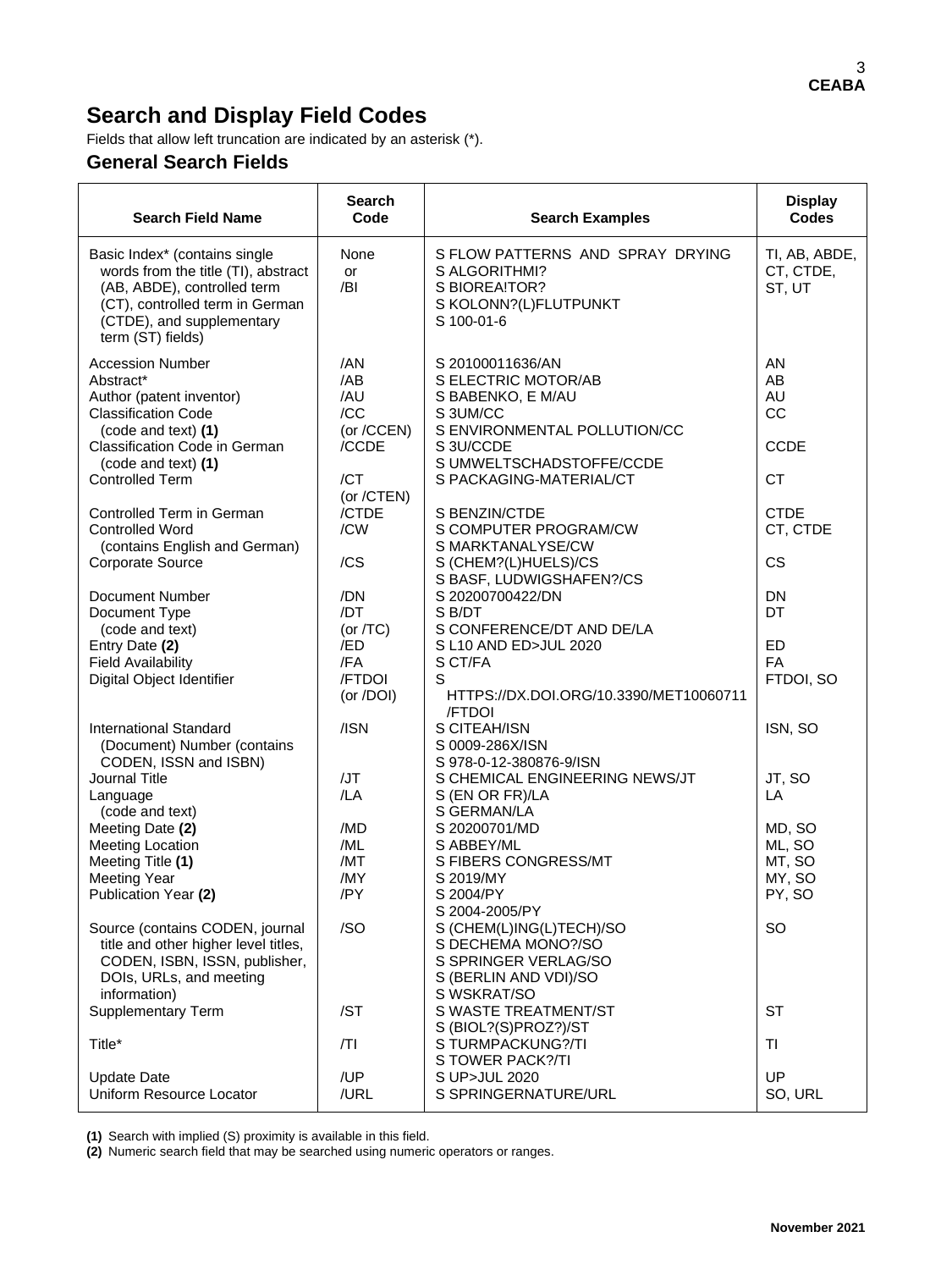#### 4 **CEABA**

## Property Fields<sub>1)</sub>

In CEABA a numeric search for a specific set of physical properties (/PHP) is available within the text fields (TI, AB, BI). The numeric values are not displayed as single fields, but highlighted within the hit displays.

Use EXPAND/PHP to search for all available physical properties. A search with the respective field codes will be carried out in all database fields with English text. The /PHP index contains a complete list of codes and related text for all physical properties available for numeric search.

| <b>Field</b><br>Code                          | <b>Property</b>                                                                                        | <b>Unit</b>                                          | Symbol                                | <b>Search Examples</b>                                                                                                     |
|-----------------------------------------------|--------------------------------------------------------------------------------------------------------|------------------------------------------------------|---------------------------------------|----------------------------------------------------------------------------------------------------------------------------|
| /AOS<br>/BIR<br>/BIT<br>/CAP                  | Amount of substance<br><b>Bit Rate</b><br>Stored Information<br>Capacitance                            | Mol<br>Bit/Second<br>Bit<br>Farad                    | mol<br>bit/s<br>Bit<br>F              | S 10/AOS<br>S 8000-10000/BIR<br>S BIT > 3 MEGABIT<br>S 1-10 MF/CAP                                                         |
| /CATA<br>/CDN<br>/CMOL                        | Catalytic Activity<br><b>Current Density</b><br>Molarity, Molar<br>Concentration                       | Katal<br>Ampere/Square Meter<br>Mol/Liter            | kat<br>A/m <sup>2</sup><br>mol/L      | S CDN>10 A/M**2<br>S UREA/BI (S) 8/CMOL                                                                                    |
| /CON<br>/DB<br>/DEG<br>$/$ DEN $/$ $/$ C $)$  | Conductance<br>Decibel<br>Degree<br>Density (Mass                                                      | Siemens<br>Decibel<br>Degree<br>Kilogram/Cubic Meter | S<br>dB<br>kg/m <sup>3</sup>          | S 1S-3/CON<br>S DB>50<br>S CYLINDER/BI (S) 45/DEG<br>S 5E-3-10E-3/DEN                                                      |
| /DEQ<br>/DOA                                  | Concentration<br>Dose Equivalent<br>Dosage                                                             | Sievert<br>Milligram/Kilogram/Day                    | Sv<br>mg/day                          | S 100/DEQ                                                                                                                  |
| /DOS<br>(ILD50)                               | Dose                                                                                                   | Milligram/Kilogram                                   | mg/kg                                 | S DOS>0.8                                                                                                                  |
| /DV<br>/ECH<br>(/CHA)                         | Viscosity, dynamic<br><b>Electric Charge</b>                                                           | Pascal * Second<br>Coulomb                           | Pa * s<br>C                           | S DV>5000<br>S 0.0001-0.001/ECH                                                                                            |
| /ECO<br>$($ /ECND $)$                         | <b>Electrical Conductivity</b>                                                                         | Siemens/Meter                                        | S/m                                   | S ECO>800 S/M (15A) AQUEOUS                                                                                                |
| /ELC<br>(/ECC)                                | <b>Electric Current</b>                                                                                | Ampere                                               | A                                     | S 1-10/ELC                                                                                                                 |
| /ELF<br>(/ECF)                                | <b>Electric Field</b>                                                                                  | Volt/Meter                                           | V/m                                   | S 200/ELF                                                                                                                  |
| /ENE                                          | Energy                                                                                                 | Joule                                                | J                                     | S DROPLETS (10A) 40 JOULE -<br>70 JOULE /ENE                                                                               |
| /ERE<br>(/ERES)                               | <b>Electrical Resistivity</b>                                                                          | Ohm * Meter                                          | Ohm * m                               | S ERE>0.1                                                                                                                  |
| /FOR<br>$/$ FRE $($ /F $)$<br>/IU<br>/KV      | Force<br>Frequency<br><b>International Unit</b><br>Viscosity, kinematic                                | Newton<br>Hertz<br>none<br>Square Meter/Second       | N<br><b>Hz</b><br>IU<br>$m^2/s$       | S 50 N / FOR<br>S OSCILLAT?/BI (S) 1-3/FRE<br>S IU>1000 (P) VITAMIN A<br>S METHYLPOLYSILOXANES/BI (10A)<br>200-300 CST /KV |
| /LEN<br>(/SIZ)                                | Length, Size                                                                                           | Meter                                                | m                                     | S 1-4/LEN                                                                                                                  |
| /LUME                                         | Luminous Emittance,<br>Illuminance                                                                     | Lux                                                  | lx.                                   | S 10-50/LUME                                                                                                               |
| /LUMF<br>/LUMI<br>/M<br>/MCH<br>/MFD<br>(MFS) | Luminous Flux<br>Luminous Intensity<br>Mass<br>Mass to Charge Ratio<br><b>Magnetic Flux</b><br>Density | Lumen<br>Candela<br>Kilogram<br>none<br>Tesla        | Lm<br>cd<br>kg<br>m/z<br>$\mathsf{T}$ | S LUMF>1000<br>S LUMI<4<br>S ALLOY/BI (30A) 1E-10-1E-5/M<br>$S MCH=1$<br>S MFD>102                                         |
| /MFR<br>(MFL)                                 | Mass Flow Rate                                                                                         | Kilogram/Second                                      | kg/s                                  | S MFR<0.1                                                                                                                  |
| /MFST                                         | <b>Magnetic Field</b><br>Strength                                                                      | Ampere/Meter                                         | A/m                                   |                                                                                                                            |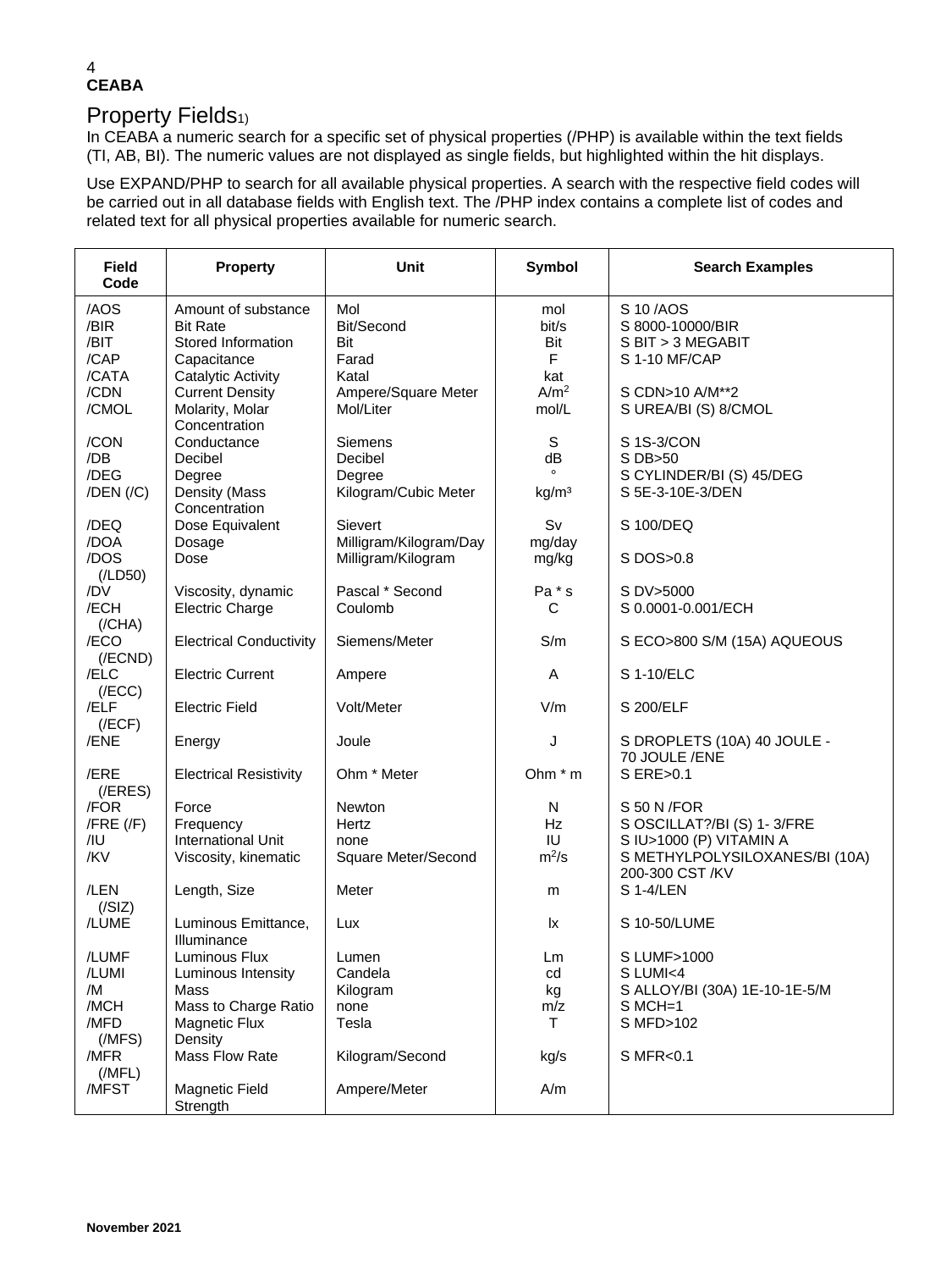# **Property Fields1) (cont'd)**

| <b>Field</b><br>Code                | <b>Property</b>                                              | Unit                                                    | Symbol                  | <b>Search Examples</b>                                                                          |
|-------------------------------------|--------------------------------------------------------------|---------------------------------------------------------|-------------------------|-------------------------------------------------------------------------------------------------|
| /MM (/MW,<br>/MOM)                  | <b>Molar Mass</b>                                            | Gram/Mol                                                | g/mol                   | S 2000-3000 G/MOL/MM                                                                            |
| /MOLS<br>/MVR                       | Molality of Substance<br>Melt Volume Rate,<br>Melt Flow Rate | Mol/Kilogram<br>none                                    | mol/kg<br>$q/10$ min    | S 01.-10 MOL/KG/MOLS<br>S 3/MVR                                                                 |
| /PER                                | Percent<br>(Proportionality)                                 | none                                                    | %                       | S POLYMER?/AB (5A) 4/PER                                                                        |
| /PHV<br>$($ /PH $)$                 | pH Value                                                     | pH                                                      | pH                      | S 7.4-7.6/PHV                                                                                   |
| /POW<br>$($ /PW $)$                 | Power                                                        | Watt                                                    | W                       | S "HG-XE-?"/BI (S) 100-200<br><b>WATT/POW</b>                                                   |
| /PPM                                | Parts per million                                            | Ppm                                                     | ppm                     | S 100 PPM /PPM (10A)<br><b>ADDITIVE/BI</b>                                                      |
| /PRES (/P)                          | Pressure                                                     | Pascal                                                  | Pa                      | S (VACUUM (5A) DISTILL?)/BI (S)<br>1000-1100/PRES                                               |
| /RAD                                | Radioactivity                                                | Becquerel                                               | Bq                      | S RAD/PHP                                                                                       |
| /RES                                | <b>Electrical Resistance</b>                                 | Ohm                                                     | Ohm                     | S SENSOR /BI (S) 10-100/RES                                                                     |
| /RI                                 | Refractive Index                                             | none                                                    |                         | S 3-4/RI                                                                                        |
| /RSP                                | <b>Rotational Speed</b>                                      | Revolution/Minute                                       | rpm                     | S 2 RPM - 100 RPM / RSP (S)<br><b>ENGINE/BI</b>                                                 |
| /SAR                                | Area /Surface Area                                           | <b>Square Meter</b>                                     | m <sup>2</sup>          | S PLATE/BI (S) 10 M**2 - 100<br>M**2/SAR                                                        |
| /SOL<br>( / SLB)                    | Solubility                                                   | Gram/100 gram                                           | g/100 g                 | S SOL>20 G/100G (5A) WATER                                                                      |
| /SSAM                               | Specific Surface<br>Area, Mass                               | Square Meter/Kilogram                                   | M2/kg                   |                                                                                                 |
| /STSC<br>(/ST)                      | <b>Surface Tension</b>                                       | Joule /Square Meter                                     | J/m <sup>2</sup>        | S 60 J/M**2/STSC                                                                                |
| /TCO<br>(/TCND)                     | <b>Thermal Conductivity</b>                                  | Watt/Meter * Kelvin                                     | $W/m * K$               | S 1/TCO (S) HEAT?                                                                               |
| $/TEMP$ $/$<br><b>TEX</b>           | Temperature<br><b>Tex</b>                                    | Kelvin<br>Gram/Kilometer                                | K<br>g/km               | S 20-25/TEMP                                                                                    |
| /TIM                                | Time                                                         | Second                                                  | s                       | S ?INCUB?/BI (10A) 50 S - 150 S<br>/TIM                                                         |
| $/$ VEL $($ /V $)$<br>/VELA<br>/VLR | Velocity<br>Velocity, angular<br><b>Volumetric Flow Rate</b> | Meter per Second<br>Radian/Second<br>Cubic Meter/Second | m/s<br>rad/s<br>$m^3/s$ | S REDUC?/BI (S) 1E-3-5E-3/VEL<br>S VELA>10<br>S 1 M**3/S - 2 M**3/S /VLR (S)<br><b>ABRASIVE</b> |
| /VOL<br>/VOLT                       | Volume<br>Voltage                                            | <b>Cubic Meter</b><br>Volt                              | m <sup>3</sup><br>V     | S 1E-8-2E-8/VOL.EX<br>S TENSION/BI (10A) 5E-3 V<br><volt<7e-3v< td=""></volt<7e-3v<>            |

**(1)** Exponential format is recommended for the search of particularly high or low values, e.g. 1.8E+7 or 1.8E7 (for 18000000) or 9.2E-8 (for 0.000000092).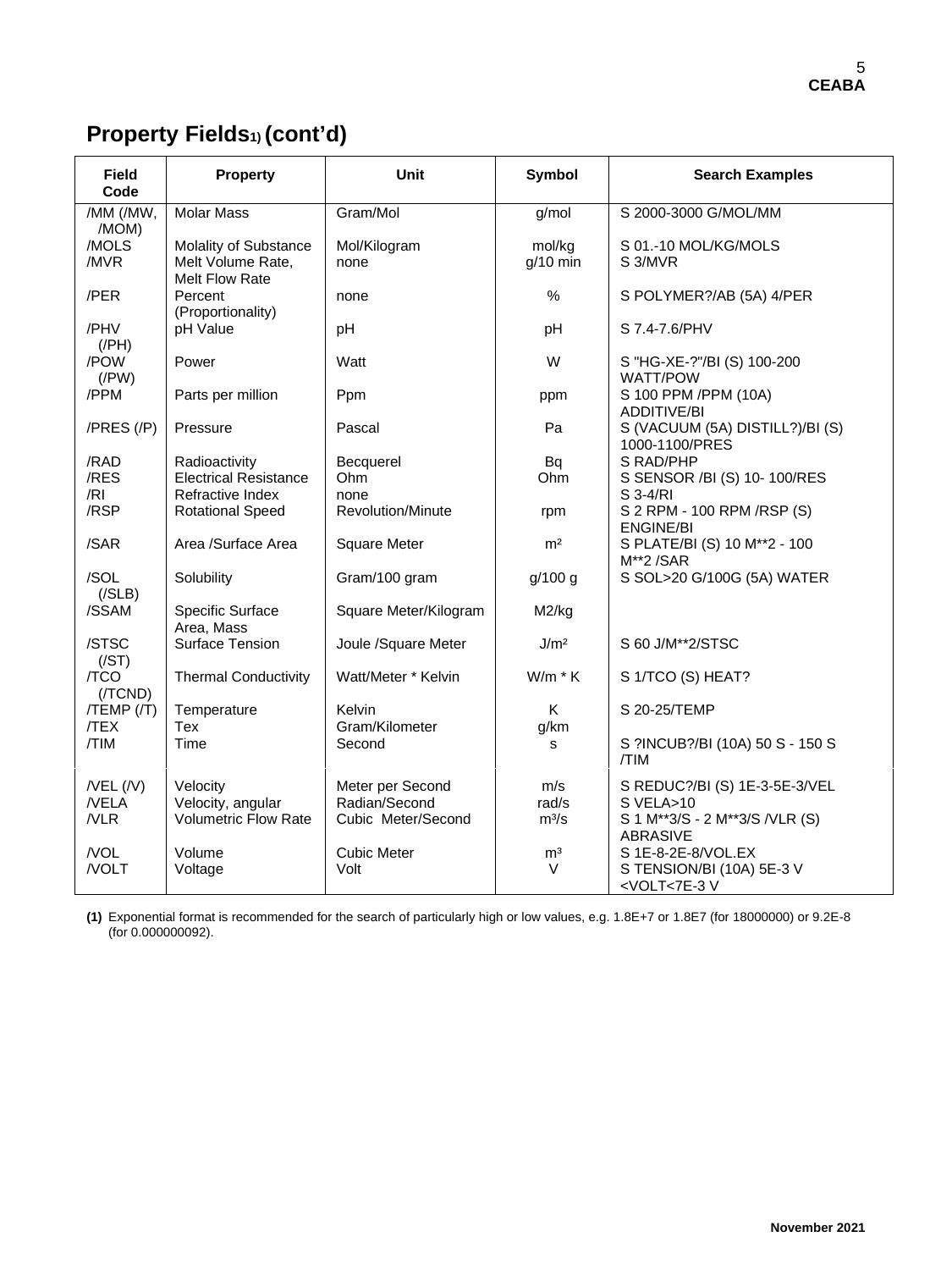#### 6 **CEABA DISPLAY and PRINT Formats**

Any combination of formats may be used to display or print answers. Multiple codes must be separated by spaces or commas, e.g., D L1 1-5 TI AU. The fields are displayed or printed in the order requested.

Hit-term highlighting is available for all fields. Highlighting must be ON during SEARCH to use the HIT, KWIC, and OCC formats.

| Format                                                                                                                                                  | <b>Content</b>                                                                                                                                                                                                                                                                                                                                                                                                                      | <b>Examples</b>                                                                                                          |
|---------------------------------------------------------------------------------------------------------------------------------------------------------|-------------------------------------------------------------------------------------------------------------------------------------------------------------------------------------------------------------------------------------------------------------------------------------------------------------------------------------------------------------------------------------------------------------------------------------|--------------------------------------------------------------------------------------------------------------------------|
| AB                                                                                                                                                      | Abstract                                                                                                                                                                                                                                                                                                                                                                                                                            | D TI AB                                                                                                                  |
| AN                                                                                                                                                      | <b>Accession Number</b>                                                                                                                                                                                                                                                                                                                                                                                                             | D 1-5 AN                                                                                                                 |
| AU                                                                                                                                                      | Author (patent inventor)                                                                                                                                                                                                                                                                                                                                                                                                            | D AU TI                                                                                                                  |
| CC (CCEN) (1)                                                                                                                                           | <b>Classification Code</b>                                                                                                                                                                                                                                                                                                                                                                                                          | D CC CT                                                                                                                  |
| CCDE(1)                                                                                                                                                 | <b>Classification Code in German</b>                                                                                                                                                                                                                                                                                                                                                                                                | D CCDE                                                                                                                   |
| CS.                                                                                                                                                     | Corporate Source                                                                                                                                                                                                                                                                                                                                                                                                                    | D <sub>CS</sub>                                                                                                          |
| CT (CTEN)                                                                                                                                               | Controlled Term                                                                                                                                                                                                                                                                                                                                                                                                                     | D CT CC                                                                                                                  |
| <b>CTDE</b>                                                                                                                                             | Controlled Term in German                                                                                                                                                                                                                                                                                                                                                                                                           | D CTDE                                                                                                                   |
| DN(1)                                                                                                                                                   | Document Number                                                                                                                                                                                                                                                                                                                                                                                                                     | D DN                                                                                                                     |
| DT (TC)                                                                                                                                                 | Document Type                                                                                                                                                                                                                                                                                                                                                                                                                       | D DT                                                                                                                     |
| $ED$ (UP) $(1)$                                                                                                                                         | <b>Entry Date</b>                                                                                                                                                                                                                                                                                                                                                                                                                   | D ED                                                                                                                     |
| FTDOI (DOI) (1)                                                                                                                                         | Digital Object Identifier                                                                                                                                                                                                                                                                                                                                                                                                           | <b>D FTDOI</b>                                                                                                           |
| ISN (1)                                                                                                                                                 | International Standard (Document) Number                                                                                                                                                                                                                                                                                                                                                                                            | D ISN                                                                                                                    |
| JT (1)                                                                                                                                                  | <b>Journal Title</b>                                                                                                                                                                                                                                                                                                                                                                                                                | D JT                                                                                                                     |
| <b>JTF (1)</b>                                                                                                                                          | Journal Title, Full                                                                                                                                                                                                                                                                                                                                                                                                                 | D JTF                                                                                                                    |
| LA                                                                                                                                                      | Language                                                                                                                                                                                                                                                                                                                                                                                                                            | D LA                                                                                                                     |
| MD (1)                                                                                                                                                  | <b>Meeting Date</b>                                                                                                                                                                                                                                                                                                                                                                                                                 | D MD                                                                                                                     |
| ML(1)                                                                                                                                                   | <b>Meeting Location</b>                                                                                                                                                                                                                                                                                                                                                                                                             | D ML                                                                                                                     |
| MT (1)                                                                                                                                                  | <b>Meeting Title</b>                                                                                                                                                                                                                                                                                                                                                                                                                | D MT                                                                                                                     |
| MY (1)                                                                                                                                                  | <b>Meeting Year</b>                                                                                                                                                                                                                                                                                                                                                                                                                 | D MY                                                                                                                     |
| PY (1)                                                                                                                                                  | <b>Publication Year</b>                                                                                                                                                                                                                                                                                                                                                                                                             | D <sub>PY</sub>                                                                                                          |
| SO.                                                                                                                                                     | Source                                                                                                                                                                                                                                                                                                                                                                                                                              | <b>DL5 SO</b>                                                                                                            |
| <b>ST</b>                                                                                                                                               | <b>Supplementary Term</b>                                                                                                                                                                                                                                                                                                                                                                                                           | D ST                                                                                                                     |
| ΤI                                                                                                                                                      | Title of Project                                                                                                                                                                                                                                                                                                                                                                                                                    | D TI 1-10                                                                                                                |
| UP(1)                                                                                                                                                   | <b>Update Date</b>                                                                                                                                                                                                                                                                                                                                                                                                                  | D UP                                                                                                                     |
| <b>URL (1)</b>                                                                                                                                          | Uniform Resource Locator                                                                                                                                                                                                                                                                                                                                                                                                            | D URL                                                                                                                    |
| UT.                                                                                                                                                     | Uncontrolled Term                                                                                                                                                                                                                                                                                                                                                                                                                   | D UT                                                                                                                     |
| ABS<br><b>ALL</b><br><b>ALLDE</b><br><b>DALL</b><br>IALL<br><b>BIB</b><br><b>IBIB</b><br>IND.<br><b>INDDE</b><br>SCAN(2)<br>TRIAL (TRI, SAMPLE,<br>SAM) | AN, AB<br>AN, DN, TI, AU, CS, SO, DT, AV, LA, ED, AB, CC, CT, ST, UT<br>AN, DN, TI, AU, CS, SO, DT, AV, LA, ED, AB, CCDE, CTDE, ST, UT<br>ALL, delimited for post processing<br>ALL, indented with text labels<br>AN, DN, TI, AU, CS, SO, DT, AV, LA, ED (BIB is default)<br>BIB, indented with text labels<br>AN, CC, CT, ST, UT<br>AN, CCDE, CTDE, ST, UT<br>TI, CT (random display without answer numbers)<br>TI, CC, CT, ST, UT | D ABS<br>D ALL 1-10<br><b>D ALLDE</b><br><b>D DALL</b><br>D IALL<br>D BIB<br>D IBIB<br>D L5 IND<br><b>D STD</b><br>D TRI |
| HIT.                                                                                                                                                    | Hit term(s) and field(s)                                                                                                                                                                                                                                                                                                                                                                                                            | D HIT                                                                                                                    |
| KWIC                                                                                                                                                    | Up to 50 words before and after hit term(s) (KeyWord-In-Context)                                                                                                                                                                                                                                                                                                                                                                    | D KWIC                                                                                                                   |
| <b>OCC</b>                                                                                                                                              | Number of occurrences of hit term(s) and field(s) in which they occur                                                                                                                                                                                                                                                                                                                                                               | D OCC                                                                                                                    |

**(1)** Custom display only.

**(2)** SCAN must be specified on the command line, i.e., D SCAN or DISPLAY SCAN.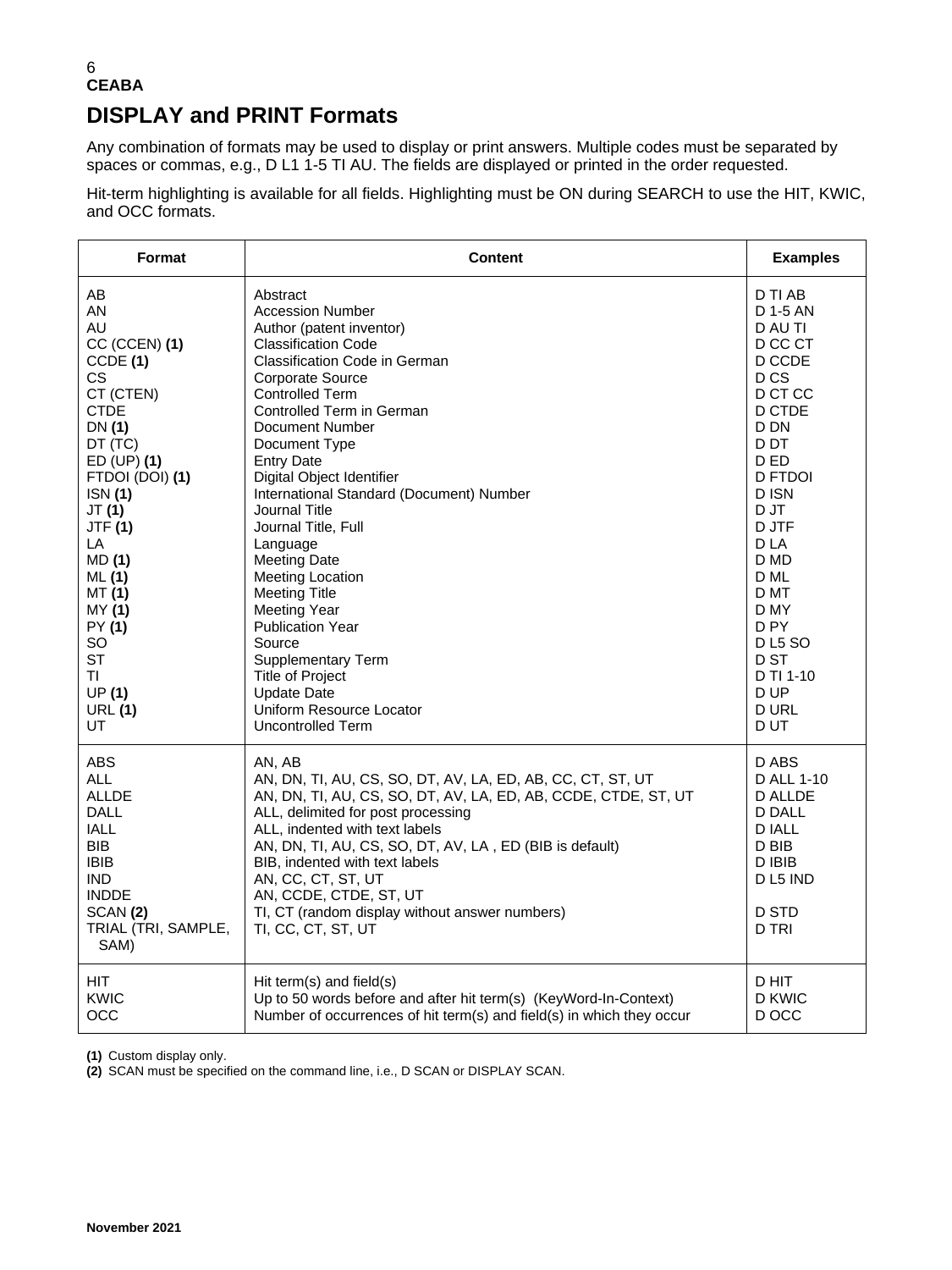## **SELECT, ANALYZE, and SORT Fields**

The SELECT command is used to create E-numbers containing terms taken from the specified field in an answer set.

The ANALYZE command is used to create an L-number containing terms taken from the specified field in an answer set.

The SORT command is used to rearrange the search results in either alphabetic or numeric order of the specified field(s).

| <b>Field Name</b>                           | <b>Field Code</b> | <b>ANALYZE/</b><br>SELECT(1) | <b>SORT</b> |
|---------------------------------------------|-------------------|------------------------------|-------------|
| Abstract                                    | AB                | Y(2)                         | N           |
| <b>Accession Number</b>                     | AN                | Y                            | N           |
| Author                                      | AU                | Y                            | Υ           |
| <b>Classification Code</b>                  | CC (CCEN)         | Υ                            | Y           |
| <b>Classification Code in German</b>        | <b>CCDE</b>       | Υ                            | Y           |
| <b>CODEN</b>                                | <b>CODEN</b>      | N                            | Y           |
| <b>Controlled Term</b>                      | CT (CTEN)         | Y                            | N           |
| Controlled Term in German                   | <b>CTDE</b>       | Υ                            | N           |
| <b>Corporate Source</b>                     | <b>CS</b>         | Y                            | N           |
| Document Number                             | <b>DN</b>         | Y                            | Υ           |
| Document Type                               | DT (TC)           | Υ                            | Υ           |
| <b>Entry Date</b>                           | <b>FD</b>         | Υ                            | Υ           |
| Digital Object Identifier                   | FTDOI (DOI)       | Y                            | Y           |
| International Standard (Document) Number    | <b>ISN</b>        | Y(3)                         | N           |
| <b>International Standard Book Number</b>   | <b>ISBN</b>       | N                            | Y           |
| <b>International Standard Serial Number</b> | <b>ISSN</b>       | N                            | Υ           |
| Journal Title                               | <b>JT</b>         | Y                            | Y           |
| Journal Title, Full                         | <b>JTF</b>        | Y(4)                         | Υ           |
| Language                                    | LA                | Y                            | Υ           |
| <b>Meeting Date</b>                         | <b>MD</b>         | Y                            | Υ           |
| <b>Meeting Location</b>                     | <b>ML</b>         | Υ                            | Y           |
| <b>Meeting Title</b>                        | <b>MT</b>         | Υ                            | Y           |
| <b>Meeting Year</b>                         | MY                | Y                            | Y           |
| Occurrence Count of Hit Terms               | <b>OCC</b>        | N                            | Υ           |
| <b>Publication Year</b>                     | <b>PY</b>         | Y                            | Y           |
| Source                                      | <b>SO</b>         | Y(5)                         | N           |
| <b>Supplementary Term</b>                   | <b>ST</b>         | Y                            | N           |
| Title                                       | <b>TI</b>         | Y (default)                  | Y           |
| Uniform Resource Locator                    | URL               | Y                            | Y           |
| <b>Uncontrolled Term</b>                    | UT                | Y                            | Y           |

**(1)** HIT may be used to restrict terms extracted to terms that match the search expression used to create the answer set, e.g., SEL HIT TI.

**(2)** Appends /BI to the terms created by SELECT.

**(3)** Selects or analyzes CODEN, ISSN and ISBN with /ISN appended to the terms created by SELECT.

**(4)** Appends /JT to the terms created by SELECT.

**(5)** Selects or analyzes CODEN, ISSN, and ISBN with /ISN appended to the terms created by SELECT.

# **Sample Records**

**DISPLAY ALL OF JOURNAL**<br>AN 20200068395 CEABA

- AN 20200068395<br>DN 20191223083
- DN 20191223083<br>TI Rechargeabl Rechargeable-battery chemistry based on lithium oxide growth through nitrate anion redox
- AU Giordani, Vincent; Tozier, Dylan; Uddin, Jasim; Tan, Hongjin; Gallant, Betar M.; McCloskey, Bryan D.; Greer, Julia R.; Chase, Gregory V.; Addison, Dan<br>CS Liox Power, 1
- Liox Power, Pasadena, CA, US; California Institute of Technology, Pasadena, CA, US; Massachusetts Institute of Technology (MIT),
- Cambridge, MA, US; University of California, Berkeley, CA, US<br>SO Nature Chemistry (2019), Volume 11, Number 12, pp. 1133-1138. Nature Chemistry (2019), Volume 11, Number 12, pp. 1133-1138, 6 Seiten CODEN: NCAHBB ISSN: 1755-4330 E-ISSN: 1755-4349 DOI: https://dx.doi.org/10.1038/s41557-019-0342-6